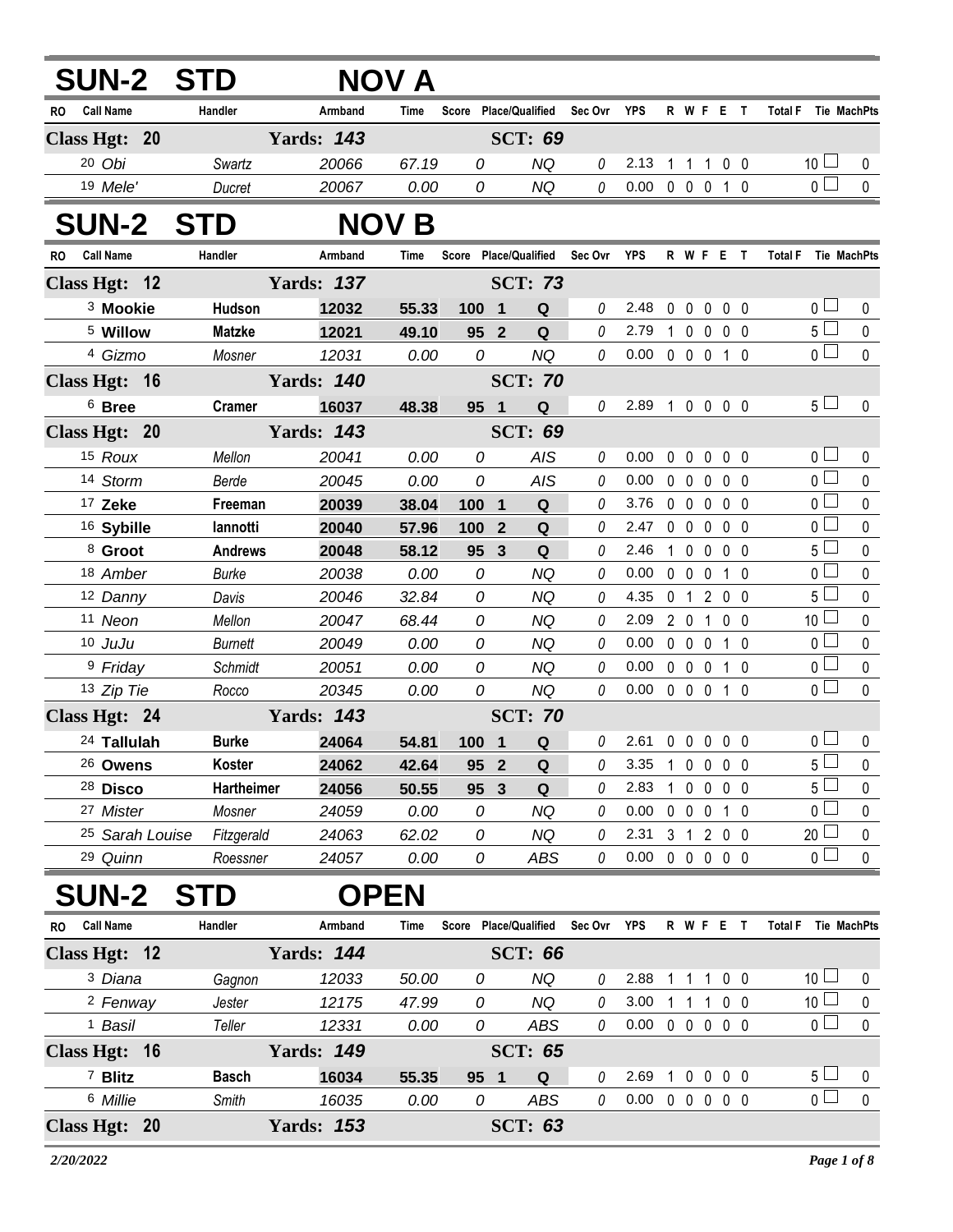|    | <sup>11</sup> Hazel  | Wisner            | 20231             | 44.13         | 100                   | $\mathbf 1$    | Q              |             | 3.47                       | $\mathbf{0}$ | $\mathbf{0}$                  |                  | $0\quad 0\quad 0$ |                                  | 0 l                           | 0              |
|----|----------------------|-------------------|-------------------|---------------|-----------------------|----------------|----------------|-------------|----------------------------|--------------|-------------------------------|------------------|-------------------|----------------------------------|-------------------------------|----------------|
|    | <sup>12</sup> Kool   | Goldman           | 20053             | 48.33         | 95                    | $\overline{2}$ | Q              | 0           | 3.17                       |              | 1 0                           | $\mathbf{0}$     |                   | 0 <sub>0</sub>                   | $5\Box$                       | 0              |
|    | $10$ Bree            | <b>Meunier</b>    | 20350             | 56.42         | 95                    | $\mathbf{3}$   | Q              | 0           | 2.71                       |              | $1\quad 0$                    | $\mathbf 0$      | $0\quad 0$        |                                  | 5 <sup>1</sup>                | $\pmb{0}$      |
|    | 18 Niko              | Caruso            | 20011             | 37.68         | 0                     |                | <b>NQ</b>      | 0           | 4.06                       |              |                               | 2 1 1 0 1        |                   |                                  | 20                            | 0              |
|    | 17 Cinch             | Morgan            | 20012             | 63.76         | 0                     |                | NQ             | 0           | 2.40                       |              |                               | 3 1 0 0 1        |                   |                                  | 25                            | 0              |
|    | 16 Sophie            | Caruso            | 20014             | 0.00          | 0                     |                | NQ             | 0           | 0.00                       |              | $0\quad 0$                    | $\mathbf 0$      |                   | $1\quad0$                        | 0 <sup>1</sup>                | 0              |
|    | 15 Boomer            | Larsen            | 20042             | 0.00          | 0                     |                | NQ             | 0           | 0.00                       |              | $0\quad 0$                    | $\mathbf 0$      |                   | 1 0                              | $\Omega$                      | 0              |
|    | 14 Mac               | Wisner            | 20043             | 52.89         | 0                     |                | NQ             | 0           | 2.89                       |              | 3 <sub>1</sub>                |                  | 3 0 0             |                                  | 20                            | $\mathbf{0}$   |
|    | <sup>9</sup> Fisher  | Snyder            | 20354             | 58.52         | 0                     |                | <b>NQ</b>      | 0           | 2.61                       |              |                               | 3 0 2 0 0        |                   |                                  | $15\square$                   | $\pmb{0}$      |
|    | 8 Fig                | Mark              | 20358             | 0.00          | 0                     |                | <b>ABS</b>     | 0           | 0.00                       |              |                               | 00000            |                   |                                  | $\overline{0}$                | $\mathbf 0$    |
|    | Class Hgt: 24        |                   | <b>Yards: 153</b> |               |                       |                | <b>SCT: 65</b> |             |                            |              |                               |                  |                   |                                  |                               |                |
|    | <sup>25</sup> Conway | Koster            | 24015             | 70.26         | 0                     |                | <b>NQ</b>      | 5           | 2.18                       |              |                               | 4 2 1 0 0        |                   |                                  | $40\Box$                      | 0              |
|    | 24 Monroe            | Schmidt           | 24016             | 86.05         | 0                     |                | <b>NQ</b>      | 21          | 1.78                       |              |                               | 5 1 1            | $0\quad 0$        |                                  | 72                            | 0              |
|    | 23 Kasey             | Webster           | 24017             | 71.12         | 0                     |                | <b>NQ</b>      | 6           | 2.15                       |              |                               | 01000            |                   |                                  | $17 \Box$                     | 0              |
|    | 22 Tilt              | Main              | 24058             | 49.40         | 0                     |                | <b>NQ</b>      | 0           | 3.10                       |              |                               | 0 2 1 0 0        |                   |                                  | 10 <sup>L</sup>               | $\pmb{0}$      |
|    | <b>SUN-2</b>         | <b>STD</b>        | EХ                |               |                       |                |                |             |                            |              |                               |                  |                   |                                  |                               |                |
| RO | <b>Call Name</b>     | Handler           | Armband           | Time          | Score Place/Qualified |                |                | Sec Ovr     | <b>YPS</b>                 |              |                               | R W F E T        |                   |                                  | <b>Total F</b><br>Tie MachPts |                |
|    | Class Hgt: 08        |                   | <b>Yards: 169</b> |               |                       |                | <b>SCT: 73</b> |             |                            |              |                               |                  |                   |                                  |                               |                |
|    | 24 Yogi              | Snyder            | 08327             | 65.08         | 0                     |                | <b>NQ</b>      | 0           | 2.60                       |              |                               | 0 0 1 0 0        |                   |                                  | 0 <sub>1</sub>                | 0              |
|    | 23 Scout             | Loper             | 08328             | 70.55         | 0                     |                | <b>NQ</b>      | 0           | 2.40                       |              |                               | 1 1 0 0 0        |                   |                                  | 10 <sup>1</sup>               | $\mathbf 0$    |
|    | Class Hgt: 12        |                   | <b>Yards: 169</b> |               |                       |                | <b>SCT: 68</b> |             |                            |              |                               |                  |                   |                                  |                               |                |
|    | 54 Abbey             | <b>Morris</b>     | 12332             | 58.91         | 100 1                 |                | Q              | 0           | 2.87                       |              | $0\quad 0$                    |                  | $0\quad 0\quad 0$ |                                  | 0 <sub>1</sub>                | 0              |
|    | 55 Dutch             | Rotelle           | 12330             | 0.00          | 0                     |                | <b>NQ</b>      | 0           | 0.00                       |              | $0\quad 0$                    | $\mathbf 0$      |                   | 10                               | $\overline{0}$                | $\pmb{0}$      |
|    | 53 Roxie             | Schmidhauser      | 12333             | 68.96         | 0                     |                | <b>NQ</b>      | 0           | 2.45                       |              |                               | 0 0 0 0 1        |                   |                                  | 5 <sub>1</sub>                | $\Omega$       |
|    | Class Hgt: 16        |                   | <b>Yards: 174</b> |               |                       |                | <b>SCT: 66</b> |             |                            |              |                               |                  |                   |                                  |                               |                |
|    | 96 Sierra            |                   |                   |               |                       |                | <b>NQ</b>      | 0           | 0.00                       |              |                               |                  |                   |                                  | 0 <sub>0</sub>                |                |
|    | 95 Matt              | Dershowitz<br>Cox | 16335<br>16336    | 0.00<br>55.58 | 0<br>0                |                | <b>NQ</b>      | 0           | 3.13                       | $\mathbf 0$  | $\mathbf 0$<br>0 <sub>1</sub> | $\mathbf 0$<br>1 | $\mathbf{1}$      | $\overline{0}$<br>0 <sub>0</sub> | 5 <sub>1</sub>                | 0<br>$\pmb{0}$ |
|    | 94 Duncan            |                   | 16338             | 66.20         | 0                     |                | <b>NQ</b>      | 0           | 2.63 4 2 0 0 0             |              |                               |                  |                   |                                  | $\Box$<br>30 <sup>°</sup>     | $\pmb{0}$      |
|    | 93 Danny             | Gregg<br>Condit   | 16340             | 45.00         | 0                     |                | <b>NQ</b>      | 0           | 3.87 1 0 0 0 0             |              |                               |                  |                   |                                  | $5\Box$                       | 0              |
|    | Class Hgt: 20        |                   | <b>Yards: 178</b> |               |                       |                | <b>SCT: 62</b> |             |                            |              |                               |                  |                   |                                  |                               |                |
|    | 175 Spyder           | Frank             | 20346             | 40.04         | 100                   | - 1            | Q              | 0           | 4.45                       |              | $0\quad 0$                    | $\mathbf 0$      | $0\quad 0$        |                                  | $\overline{0}$                | 0              |
|    | 13 Chase             | <b>Keens</b>      | 20050             | 45.00         | 100 <sub>2</sub>      |                | Q              | 0           | 3.96                       |              | $0\quad 0$                    | $\mathbf 0$      |                   | $0\quad 0$                       | $\overline{0}$                | 0              |
|    | 19 Quest             | Duran             | 20010             | 0.00          | 0                     |                | <b>NQ</b>      | 0           | 0.00                       |              | $0\quad 0$                    | $\mathbf 0$      |                   | 1 0                              | $\overline{0}$                | 0              |
|    | 174 Bode             | Dutcavich         | 20348             | 64.10         | 0                     |                | <b>NQ</b>      | 2           | 2.78                       |              | 2 <sub>0</sub>                | $\mathbf{1}$     | $0\quad 0$        |                                  | $16\perp$                     | 0              |
|    | 173 Merry            | Rimmer            | 20351             | 0.00          | 0                     |                | <b>NQ</b>      | 0           | 0.00                       |              | $0\quad 0$                    | $\mathbf 0$      |                   | 1 0                              | $\overline{0}$                | 0              |
|    | 172 Lacey            | Quaglietta        | 20352             | 64.07         | 0                     |                | <b>NQ</b>      | 2           | 2.78                       |              | $1\quad 0$                    | $\mathbf 0$      |                   | 0 <sub>0</sub>                   | $11 \Box$                     | 0              |
|    | 171 Jake             | Densten           | 20356             | 85.29         | 0                     |                | <b>NQ</b>      | 23          | 2.09                       |              | $2\quad 0$                    | $\mathbf 0$      | $0\quad 0$        |                                  | $79$ $\Box$                   | 0              |
|    | 170 Finley           | Nydam             | 20360             | 0.00          | 0                     |                | <b>NQ</b>      | 0           | 0.00                       |              | $0\quad 0$                    | $\mathbf 0$      |                   | 1 0                              | 0 <sub>1</sub>                | 0              |
|    | 169 Kaio             | Minnella          | 20361             | 0.00          | 0                     |                | <b>NQ</b>      | 0           | 0.00                       |              | $0\quad 0$                    | $\mathbf 0$      |                   | 1 0                              | $\overline{0}$                | $\pmb{0}$      |
|    | Class Hgt: 24        |                   | <b>Yards: 178</b> |               |                       |                | <b>SCT: 66</b> |             |                            |              |                               |                  |                   |                                  |                               |                |
|    | 207 Carson           | Durocher          | 24366             | 0.00          | 0                     |                | ABS            | 0           | $0.00 \t0 \t0 \t0 \t0 \t0$ |              |                               |                  |                   |                                  | 0 <sub>1</sub>                | 0              |
|    | <b>SUN-2</b>         | <b>STD</b>        | MAS               |               |                       |                |                |             |                            |              |                               |                  |                   |                                  |                               |                |
|    | <b>Call Name</b>     | Handler           | Armband           | Time          | Score Place/Qualified |                |                | Sec Ovr YPS |                            |              |                               | R W F E T        |                   |                                  | Total F Tie MachPts           |                |
| RO |                      |                   |                   |               |                       |                |                |             |                            |              |                               |                  |                   |                                  |                               |                |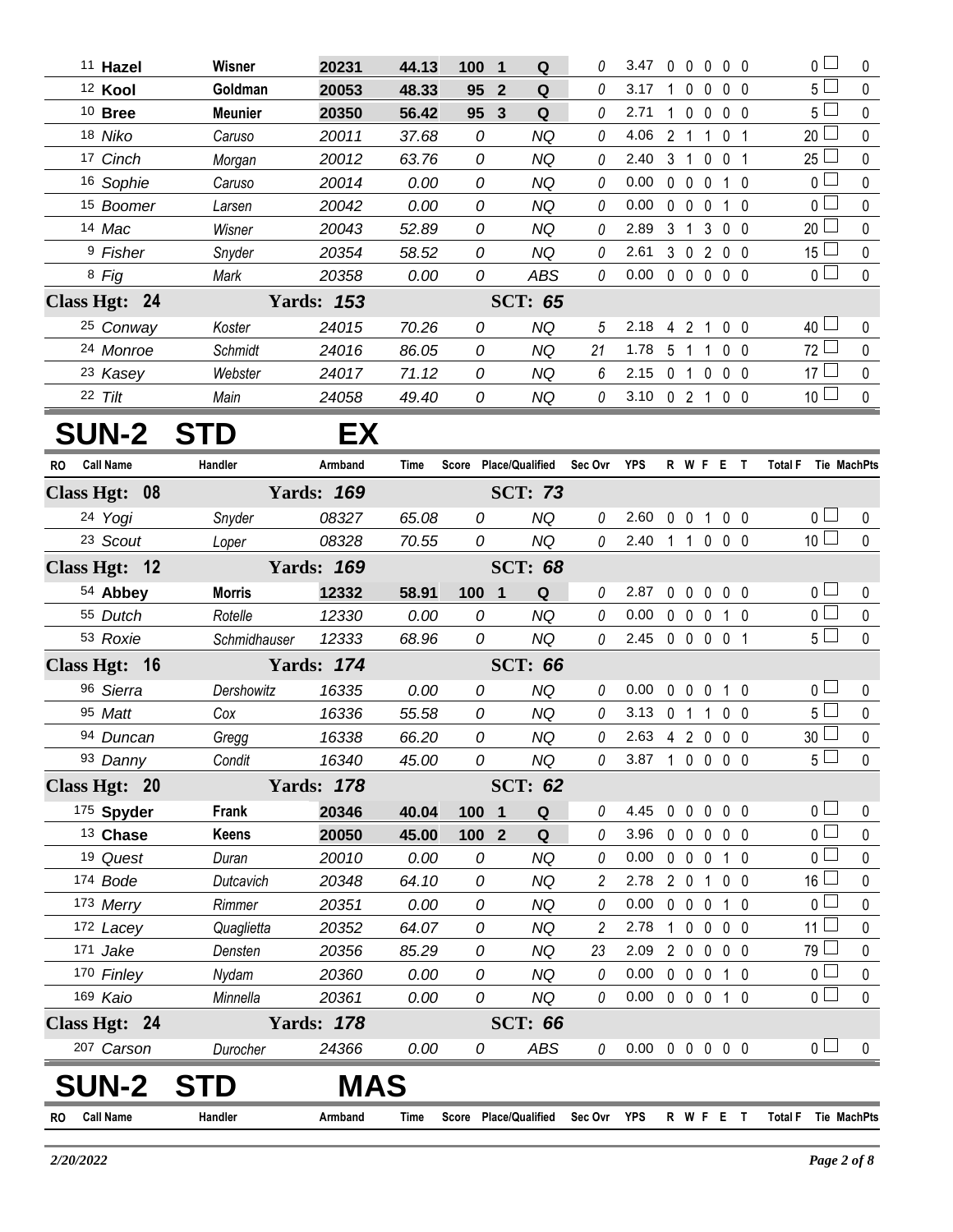| Class Hgt: 08       |                 | <b>Yards: 169</b> |       |                  |                         | <b>SCT: 73</b> |   |                |              |                   |              |                              |                    |                |
|---------------------|-----------------|-------------------|-------|------------------|-------------------------|----------------|---|----------------|--------------|-------------------|--------------|------------------------------|--------------------|----------------|
| <sup>7</sup> Dart   | Rotelle         | 08148             | 40.85 | 100              | $\mathbf 1$             | Q              | 0 | 4.14           | $\mathbf 0$  | $\mathbf 0$       | 0            | 0 <sub>0</sub>               | 0 l                | 32             |
| <sup>22</sup> Bonus | <b>Rotelle</b>  | 08137             | 41.50 | 100              | $\overline{2}$          | Q              | 0 | 4.07           | $0\quad 0$   |                   | $\mathbf{0}$ | 0 <sub>0</sub>               | 0 <sup>L</sup>     | 31             |
| 16 Kaleigh          | Callahan        | 08139             | 41.65 | 100              | 3                       | Q              | 0 | 4.06           | $0\quad 0$   |                   | $\mathbf 0$  | 0 <sub>0</sub>               | 0 <sup>1</sup>     | 31             |
| 10 Shaina           | <b>Schmidt</b>  | 08149             | 44.29 | 100              | $\overline{\mathbf{4}}$ | Q              | 0 | 3.82           | $0\quad 0$   |                   | $\mathbf 0$  | 0 <sub>0</sub>               | 0 <sup>1</sup>     | 28             |
| <sup>20</sup> Penny | <b>Mark</b>     | 08133             | 54.41 | 100              |                         | Q              | 0 | 3.11           | $0\quad 0$   |                   | $\mathbf 0$  | 0 <sub>0</sub>               | 0                  | 18             |
| 21 Totty            | Shaw            | 08131             | 58.19 | 0                |                         | <b>NQ</b>      | 0 | 2.90           | $0\quad 0$   |                   | 1            | 0 <sub>0</sub>               | 0 <sup>2</sup>     | $\mathbf 0$    |
| 19 Holly            | Cressman        | 08135             | 0.00  | 0                |                         | <b>NQ</b>      | 0 | 0.00           | $0\quad 0$   |                   | $\mathbf{0}$ | $1\quad0$                    | 0 l                | 0              |
| 18 Herbie           | Rosario         | 08136             | 65.33 | 0                |                         | <b>NQ</b>      | 0 | 2.59           | $\mathbf{1}$ | $\mathbf 0$       | 0            | $0\quad 0$                   | 5 <sup>1</sup>     | $\mathbf 0$    |
| 17 Spirit           | Rotelle         | 08138             | 49.03 | 0                |                         | <b>NQ</b>      | 0 | 3.45           | 1            | $\mathbf 0$       | $\mathbf{0}$ | 0 <sub>0</sub>               | 5 <sup>5</sup>     | 0              |
| 15 Bonnie           | Dare            | 08140             | 59.10 | 0                |                         | <b>NQ</b>      | 0 | 2.86           | $0\quad 0$   |                   | 1            | 0 <sub>0</sub>               | 0 <sup>1</sup>     | $\mathbf 0$    |
| 12 Dot              | Rotelle         | 08144             | 0.00  | 0                |                         | <b>NQ</b>      | 0 | 0.00           | $0\quad 0$   |                   | $\mathbf{0}$ | $1\quad0$                    | 0 L                | 0              |
| <sup>5</sup> Brazen | Thompson        | 08146             | 0.00  | 0                |                         | <b>NQ</b>      | 0 | 0.00           | $0\quad 0$   |                   | 0            | $\mathbf{1}$<br>$\mathbf{0}$ | 0 <sup>2</sup>     | $\mathbf 0$    |
| 11 Nash             | Spence          | 08147             | 58.08 | 0                |                         | <b>NQ</b>      | 0 | 2.91           | $0\quad 0$   |                   | 1            | 0 <sub>0</sub>               | 0 <sub>1</sub>     | $\pmb{0}$      |
| <sup>9</sup> Kitkat | Borga           | 08151             | 72.60 | 0                |                         | <b>NQ</b>      | 0 | 2.33           | $\mathbf{1}$ | $\mathbf 0$       | $\mathbf 0$  | $0\quad 0$                   | $5\Box$            | $\mathbf 0$    |
| 6 Elvis             | Loper           | 08329             | 76.02 | 0                |                         | <b>NQ</b>      | 3 | 2.22           | $0\quad 0$   |                   | $\mathbf 0$  | 0 <sub>0</sub>               | 9 l                | 0              |
| 14 Gina             | Sessa           | 08141             | 0.00  | 0                |                         | <b>ABS</b>     | 0 | 0.00           | $0\quad 0$   |                   | $\mathbf 0$  | $0\quad 0$                   | 0 <sup>1</sup>     | $\mathbf 0$    |
| 13 Mo               | Nicony          | 08143             | 0.00  | 0                |                         | <b>ABS</b>     | 0 | 0.00           | $0\quad 0$   |                   | $\mathbf 0$  | 0 <sub>0</sub>               | 0 <sub>1</sub>     | $\pmb{0}$      |
| <sup>8</sup> Nugget | Goodspeed       | 08152             | 0.00  | 0                |                         | ABS            | 0 | 0.00           |              |                   |              | 00000                        | $\overline{0}$     | $\mathbf 0$    |
| Class Hgt: 12       |                 | <b>Yards: 169</b> |       |                  |                         | <b>SCT: 68</b> |   |                |              |                   |              |                              |                    |                |
| 49 Squid            | <b>Dreese</b>   | 12159             | 37.37 | 100              | $\overline{\mathbf{1}}$ | Q              | 0 | 4.52           | $0\quad 0$   |                   | $\mathbf 0$  | 0 <sub>0</sub>               | 0 <sub>0</sub>     | 30             |
| 46 Joy              | <b>Stoddard</b> | 12163             | 39.89 | 100              | $\overline{2}$          | Q              | 0 | 4.24           |              | $0\quad 0\quad 0$ |              | $0\quad 0$                   | 0 <sup>1</sup>     | 28             |
| <sup>40</sup> Spice | <b>Esherick</b> | 12178             | 45.92 | 100              | 3                       | Q              | 0 | 3.68           | $0\quad 0$   |                   | $\mathbf 0$  | 0 <sub>0</sub>               | 0 L                | 22             |
| 37 Hope             | Coe             | 12183             | 46.68 | 100 4            |                         | Q              | 0 | 3.62           | $0\quad 0$   |                   | $\mathbf 0$  | $0\quad 0$                   | 0 <sup>1</sup>     | 21             |
| 51 Pebbles          | <b>Schmidt</b>  | 12157             | 49.88 | 100              |                         | Q              | 0 | 3.39           | $0\quad 0$   |                   | $\mathbf 0$  | 0 <sub>0</sub>               | 0 l                | 18             |
| 39 Roger            | Fitzgerald      | 12179             | 53.78 | 100              |                         | Q              | 0 | 3.14           | $0\quad 0$   |                   | $\mathbf 0$  | $0\quad 0$                   | 0 <sub>0</sub>     | 14             |
| 44 Gromit           | <b>Esherick</b> | 12165             | 60.54 | 100              |                         | Q              | 0 | 2.79           | $0\quad 0$   |                   | $\mathbf 0$  | $0\quad 0$                   | 0 L                | $\overline{7}$ |
| <sup>47</sup> Eddie | Gurney          | 12161             | 65.70 | 100              |                         | $\mathbf Q$    | 0 | 2.57           |              | $0\quad 0\quad 0$ |              | 0 <sub>0</sub>               | 0 <sub>0</sub>     | $\overline{2}$ |
| 52 Dodge            | Rotelle         | 12156             | 37.98 | 0                |                         | <b>NQ</b>      | 0 | 4.45           |              | $0 \t0 \t1$       |              | $0\quad 0$                   | 0 l                | $\pmb{0}$      |
| 50 Brandy           | Morris          | 12158             | 59.04 | 0                |                         | <b>NQ</b>      | 0 | 2.86 1 0 0 0 0 |              |                   |              |                              | $5\overline{\Box}$ | $\mathbf 0$    |
| 48 Trek             | Wiechmann       | 12160             | 0.00  | 0                |                         | <b>NQ</b>      | 0 | 0.00           |              |                   |              | 0 0 0 1 0                    | 0 <sup>1</sup>     | 0              |
| 43 BB               | Visco           | 12166             | 0.00  | 0                |                         | <b>NQ</b>      | 0 | 0.00           |              |                   |              | 0 0 0 1 0                    | 0 <sup>1</sup>     | $\pmb{0}$      |
| 42 Bacchus          | Ratz            | 12170             | 51.92 | 0                |                         | <b>NQ</b>      | 0 | 3.26           |              | $1\quad0$         |              | $0\quad 0\quad 0$            | 5 l                | 0              |
| 41 Shameless        | Johnson         | 12176             | 54.73 | 0                |                         | <b>NQ</b>      | 0 | 3.09           | $1\quad1$    |                   |              | $0\quad 0\quad 0$            | 10 <sup>2</sup>    | $\pmb{0}$      |
| 38 Kal-El           | Gagnon          | 12182             | 38.87 | 0                |                         | <b>NQ</b>      | 0 | 4.35           | $0\quad 0$   |                   |              | 1 0 0                        | 0 <sup>1</sup>     | 0              |
| 36 Grant            | Puro            | 12184             | 0.00  | 0                |                         | <b>NQ</b>      | 0 | 0.00           |              |                   |              | 0 0 0 1 0                    | 0 <sup>1</sup>     | $\pmb{0}$      |
| 45 OBX              | Kellar          | 12164             | 0.00  | 0                |                         | ABS            | 0 | 0.00           |              |                   |              | 0 0 0 0 0                    | 0 <sub>1</sub>     | $\mathbf 0$    |
| Class Hgt: 16       |                 | <b>Yards: 174</b> |       |                  |                         | <b>SCT: 66</b> |   |                |              |                   |              |                              |                    |                |
| 81 Rigby            | <b>Suttner</b>  | 16201             | 36.44 | 100 1            |                         | Q              | 0 | 4.77           | $0\quad 0$   |                   | $\mathbf 0$  | $0\quad 0$                   | 0 <sup>L</sup>     | 29             |
| 77 Grover           | Puro            | 16206             | 39.09 | 100 2            |                         | Q              | 0 | 4.45           | $0\quad 0$   |                   | $\mathbf 0$  | $0\quad 0$                   | 0 <sub>0</sub>     | 26             |
| 68 Surf             | Wiechmann       | 16220             | 40.67 | 100 <sub>3</sub> |                         | ${\bf Q}$      | 0 | 4.28           |              |                   |              | 00000                        | 0 <sup>1</sup>     | 25             |
| 71 Si               | Visco           | 16214             | 41.41 | $100$ 4          |                         | Q              | 0 | 4.20           | $0\quad 0$   |                   | $\mathbf 0$  | $0\quad 0$                   | 0 l                | 24             |
| 73 Holly            | <b>Basch</b>    | 16210             | 43.23 | 100              |                         | ${\bf Q}$      | 0 | 4.02           | $0\quad 0$   |                   | $\mathbf 0$  | $0\quad 0$                   | 0 <sup>L</sup>     | 22             |
| 78 Wabi Sabi        | <b>Stolba</b>   | 16205             | 43.79 | 100              |                         | Q              | 0 | 3.97           | $0\quad 0$   |                   | $\mathbf{0}$ | $0\quad 0$                   | 0 l                | 22             |
| 88 Grady            | Puro            | 16190             | 43.93 | 100              |                         | Q              | 0 | 3.96           |              |                   |              | 00000                        | 0 <sub>0</sub>     | 22             |
| 90 Lici             | Cimprich        | 16187             | 48.23 | 100              |                         | Q              | 0 | 3.61           |              |                   |              | 00000                        | 0 <sub>0</sub>     | 17             |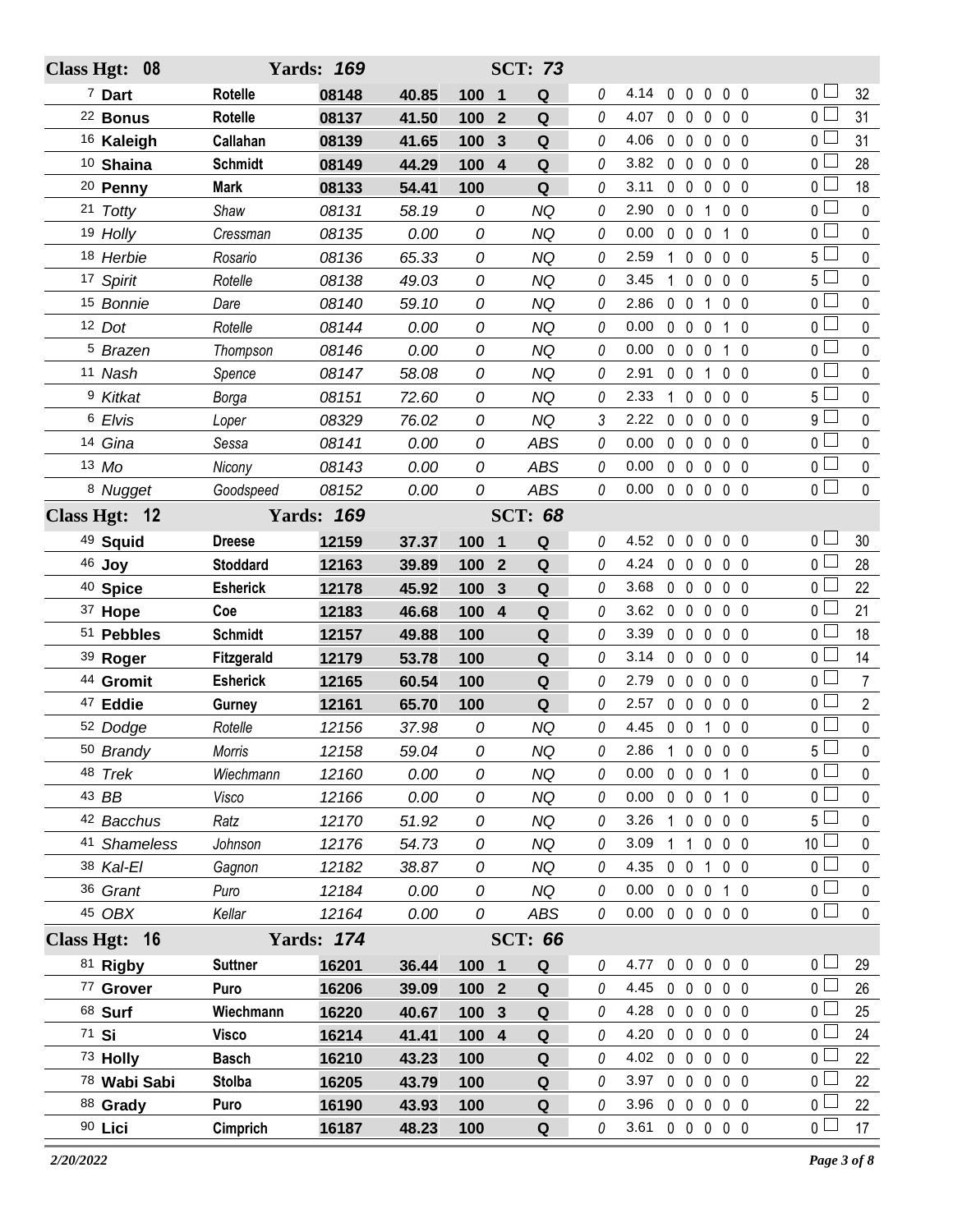| 92 Joey         | Condit           | 16185             | 43.24 | 0                              | NQ             | 0        | 4.02           | $\mathbf 0$  | 0 <sub>1</sub>      |                   | $0\quad 0$     | 0 <sub>1</sub>          | 0                        |
|-----------------|------------------|-------------------|-------|--------------------------------|----------------|----------|----------------|--------------|---------------------|-------------------|----------------|-------------------------|--------------------------|
| 91 Delaney      | Miele            | 16186             | 56.92 | 0                              | <b>NQ</b>      | 0        | 3.06           | 1            | $\mathbf 0$<br>0    |                   | 0 <sub>0</sub> | $5\Box$                 | $\mathbf 0$              |
| 89 Déjà vu      | Mygas            | 16188             | 66.94 | 0                              | <b>NQ</b>      | 0        | 2.60           | $1\quad1$    | 1                   |                   | 0 <sub>0</sub> | 10 <sup>1</sup>         | $\mathbf{0}$             |
| 87 Sweep        | Wurst            | 16191             | 0.00  | 0                              | <b>NQ</b>      | 0        | 0.00           | $\mathbf 0$  | $\mathbf 0$<br>0    | $\mathbf 1$       | $\mathbf{0}$   | 0 <sub>1</sub>          | $\mathbf 0$              |
| 86 Jolene       | Morgan           | 16193             | 57.30 | 0                              | NQ             | 0        | 3.04           | $\mathbf{1}$ | $\mathbf 0$<br>1    |                   | 0 <sub>0</sub> | 5 <sup>1</sup>          | 0                        |
| 85 SnapShot     | Johnson          | 16197             | 0.00  | 0                              | <b>NQ</b>      | 0        | 0.00           | $\mathbf 0$  | $\mathbf 0$<br>0    | $\mathbf{1}$      | $\overline{0}$ | 0 <sup>1</sup>          | $\pmb{0}$                |
| 84 Emphi        | Claereboudt      | 16198             | 44.59 | 0                              | <b>NQ</b>      | 0        | 3.90           | 1            | $\mathbf 0$<br>0    |                   | $0\quad 0$     | 5 <sup>1</sup>          | 0                        |
| 83 Isabel       | Sutch            | 16199             | 65.88 | 0                              | <b>NQ</b>      | 0        | 2.64           | $\mathbf{0}$ | $\overline{2}$<br>0 |                   | $0\quad 0$     | 10 <sup>1</sup>         | $\mathbf 0$              |
| 82 lve          | <b>Buchma</b>    | 16200             | 0.00  | 0                              | <b>NQ</b>      | 0        | 0.00           | $0\quad 0$   | $\mathbf 0$         |                   | $1\quad0$      | 0 <sub>0</sub>          | $\mathbf 0$              |
| 80 Silk         | Esherick         | 16202             | 63.49 | 0                              | <b>NQ</b>      | 0        | 2.74           | $\mathbf 0$  | $\overline{1}$<br>0 |                   | $0\quad 0$     | 5 <sub>1</sub>          | $\pmb{0}$                |
| 79 Rune (Roon)  | Cramer           | 16204             | 0.00  | 0                              | <b>NQ</b>      | 0        | 0.00           | $0\quad 0$   | 0                   | $\mathbf{1}$      | $\overline{0}$ | 0 <sup>L</sup>          | 0                        |
| 76 Samone       | Eicher           | 16208             | 0.00  | 0                              | <b>NQ</b>      | 0        | 0.00           | $0\quad 0$   | 0                   | 1                 | $\mathbf{0}$   | 0 <sub>1</sub>          | $\mathbf 0$              |
| 75 Beanie       | Shaw             | 16209             | 0.00  | 0                              | <b>NQ</b>      | 0        | 0.00           | $0\quad 0$   | $\mathbf 0$         |                   | $1\quad0$      | 0 l                     | 0                        |
| 72 Lila         | Bunin            | 16212             | 0.00  | 0                              | <b>NQ</b>      | 0        | 0.00           | $\mathbf 0$  | $\mathbf 0$<br>0    |                   | $1\quad0$      | 0 <sub>l</sub>          | $\mathbf 0$              |
| 70 E.V.         | Gichner          | 16216             | 39.30 | 0                              | <b>NQ</b>      | 0        | 4.43           | $\mathbf{1}$ | $\mathbf 0$<br>0    |                   | $0\quad 0$     | 5 <sup>1</sup>          | $\mathbf 0$              |
| 69 Sawyer       | Ondeyka          | 16217             | 39.67 | 0                              | <b>NQ</b>      | 0        | 4.39           | 1            | 0<br>1              |                   | $0\quad 0$     | 5 <sub>1</sub>          | $\mathbf 0$              |
| 67 Flash        | Farquhar         | 16222             | 75.36 | 0                              | <b>NQ</b>      | 9        | 2.31           |              | $2 \quad 2 \quad 0$ |                   | $0\quad 0$     | 47 L                    | $\mathbf 0$              |
| 66 Quicksilver  | Dershowitz       | 16339             | 54.92 | 0                              | <b>NQ</b>      | 0        | 3.17           | $1\quad1$    |                     | $0\quad 0\quad 0$ |                | 10 <sup>1</sup>         | $\pmb{0}$                |
| Class Hgt: 20   |                  | <b>Yards: 178</b> |       |                                | <b>SCT: 62</b> |          |                |              |                     |                   |                |                         |                          |
| 122 Zinnia      | Shaw             | 20284             | 0.00  | 0                              | AIS            | 0        | 0.00           | $\mathbf 0$  | $\mathbf 0$         | $0\quad0\quad0$   |                | 0 <sub>1</sub>          | $\mathbf{0}$             |
| 167 Mike        | Simon            | 20224             | 33.62 | 100 1                          | $\mathbf Q$    | 0        | 5.29           | $\mathbf 0$  | $\mathbf 0$<br>0    |                   | 0 <sub>0</sub> | 0 <sup>L</sup>          | 28                       |
| 130 Nick        | Wurst            | 20273             | 37.86 | 100<br>$\mathbf{2}$            | Q              | 0        | 4.70           | $0\quad 0$   | 0                   |                   | $0\quad 0$     | 0 l                     | 24                       |
| 141 Sugar Ray   | Goldman          | 20260             | 38.83 | 100<br>3                       | $\mathbf Q$    | 0        | 4.58           | $0\quad 0$   | 0                   |                   | $0\quad 0$     | 0 <sup>L</sup>          | 23                       |
| 124 Tag         | Lechner          | 20282             | 39.42 | 100<br>$\overline{\mathbf{4}}$ | Q              | 0        | 4.52           | $0\quad 0$   | $\mathbf{0}$        |                   | $0\quad 0$     | 0 l                     | 22                       |
| 151 Gracie      | Cardamone        | 20246             | 42.19 | 100                            | $\mathbf Q$    | 0        | 4.22           | $\mathbf 0$  | $\mathbf 0$<br>0    |                   | $0\quad 0$     | 0 <sub>0</sub>          | 19                       |
| 163 Emerald     | <b>Brubach</b>   | 20229             | 42.38 | 100                            | Q              | 0        | 4.20           | $0\quad 0$   | 0                   |                   | $0\quad 0$     | 0 <sub>0</sub>          | 19                       |
|                 |                  |                   |       |                                |                |          | 3.97           | $0\quad 0$   |                     |                   | 0 <sub>0</sub> | 0 <sub>0</sub>          | 17                       |
| 134 Emma        | Gechter          | 20267             | 44.85 | 100                            | Q              | 0        |                |              | 0                   |                   |                |                         |                          |
| 148 Quix        | Main             | 20250             | 44.89 | 100                            | Q              | 0        | 3.97           | $0\quad 0$   | 0                   |                   | $0\quad 0$     | 0 L                     | 17                       |
| 156 <b>Hops</b> | <b>Mellon</b>    | 20240             | 45.19 | 100                            | ${\bf Q}$      | $\theta$ | 3.94           | $0\quad 0$   |                     | $0\quad 0\quad 0$ |                | 0                       | 16                       |
| 150 Chevy       | <b>Calabrese</b> | 20247             | 45.38 | 100                            | Q              | 0        | 3.92 0 0 0 0 0 |              |                     |                   |                | 0                       | 16                       |
| 143 Cinder      | <b>Mellon</b>    | 20256             | 46.39 | 100                            | Q              | 0        | 3.84           |              |                     | 00000             |                | 0 <sub>1</sub>          | 15                       |
| 147 Torin       | <b>Schmitt</b>   | 20251             | 48.96 | 100                            | Q              | 0        | 3.64           | $0\quad 0$   |                     | $0\,0\,0$         |                | 0 l                     | 13                       |
| 164 Champ       | Marden           | 20227             | 51.85 | 100                            | Q              | 0        | 3.43           |              | $0\quad 0\quad 0$   |                   | $0\quad 0$     | 0 <sub>0</sub>          | 10 <sup>°</sup>          |
| 139 Kipper      | Carson           | 20262             | 53.24 | 100                            | Q              | 0        | 3.34           | $0\quad 0$   |                     | $0\quad 0\quad 0$ |                | 0 L                     | 8                        |
| 145 Kali        | Egan             | 20254             | 53.47 | 100                            | Q              | 0        | 3.33           |              |                     | 00000             |                | 0 <sup>1</sup>          | 8                        |
| 165 Josie       | <b>Kline</b>     | 20226             | 53.77 | 100                            | Q              | 0        | 3.31           | $0\quad 0$   | 0                   |                   | $0\quad 0$     | 0 L                     | 8                        |
| 158 Lollipop    | <b>Habich</b>    | 20237             | 57.88 | 100                            | Q              | 0        | 3.08           | $0\quad 0$   | $\mathbf 0$         |                   | $0\quad 0$     | 0 <sup>L</sup>          | 4                        |
| 166 Clooney     | Johnston         | 20225             | 49.04 | 0                              | NQ             | 0        | 3.63           |              |                     | 1 2 0 0 0         |                | 15 <sup>1</sup>         | 0                        |
| 162 Edge        | Fillips          | 20230             | 35.18 | 0                              | <b>NQ</b>      | 0        | 5.06           |              | 0 0 1               |                   | $0\quad 0$     | 0 <sup>1</sup>          | $\mathbf 0$              |
| 161 Glitz       | Rohn             | 20232             | 36.49 | 0                              | ΝQ             | 0        | 4.88           |              | 0 0 1               |                   | $0\quad 0$     | 0 l                     | 0                        |
| 160 Matrix      | <b>Botelho</b>   | 20234             | 0.00  | 0                              | NQ             | 0        | 0.00           |              | $0\quad 0\quad 0$   |                   | 1 0            | $0-$                    | 0                        |
| 159 Declan      | Minnella         | 20236             | 59.15 | 0                              | NQ             | 0        | 3.01           | 10           |                     | $0\quad 0\quad 0$ |                | 5 <sup>1</sup>          | 0                        |
| 116 Dozer       | Thompson         | 20238             | 0.00  | 0                              | NQ             | 0        | 0.00           |              | $0\quad 0\quad 0$   |                   | 10             | 0 L                     | 0                        |
| 157 Sam         | MacLeod          | 20239             | 61.29 | 0                              | ΝQ             | 0        | 2.90           | 10           | 1                   |                   | 0 <sub>0</sub> | 5                       | 0                        |
| 155 Boh         | Stolba           | 20241             | 65.40 | 0                              | NQ             | 3        | 2.72           | $\mathbf{1}$ | -1                  | 1                 | $0\quad 0$     | 19 l<br>10 <sup>1</sup> | $\mathbf 0$<br>$\pmb{0}$ |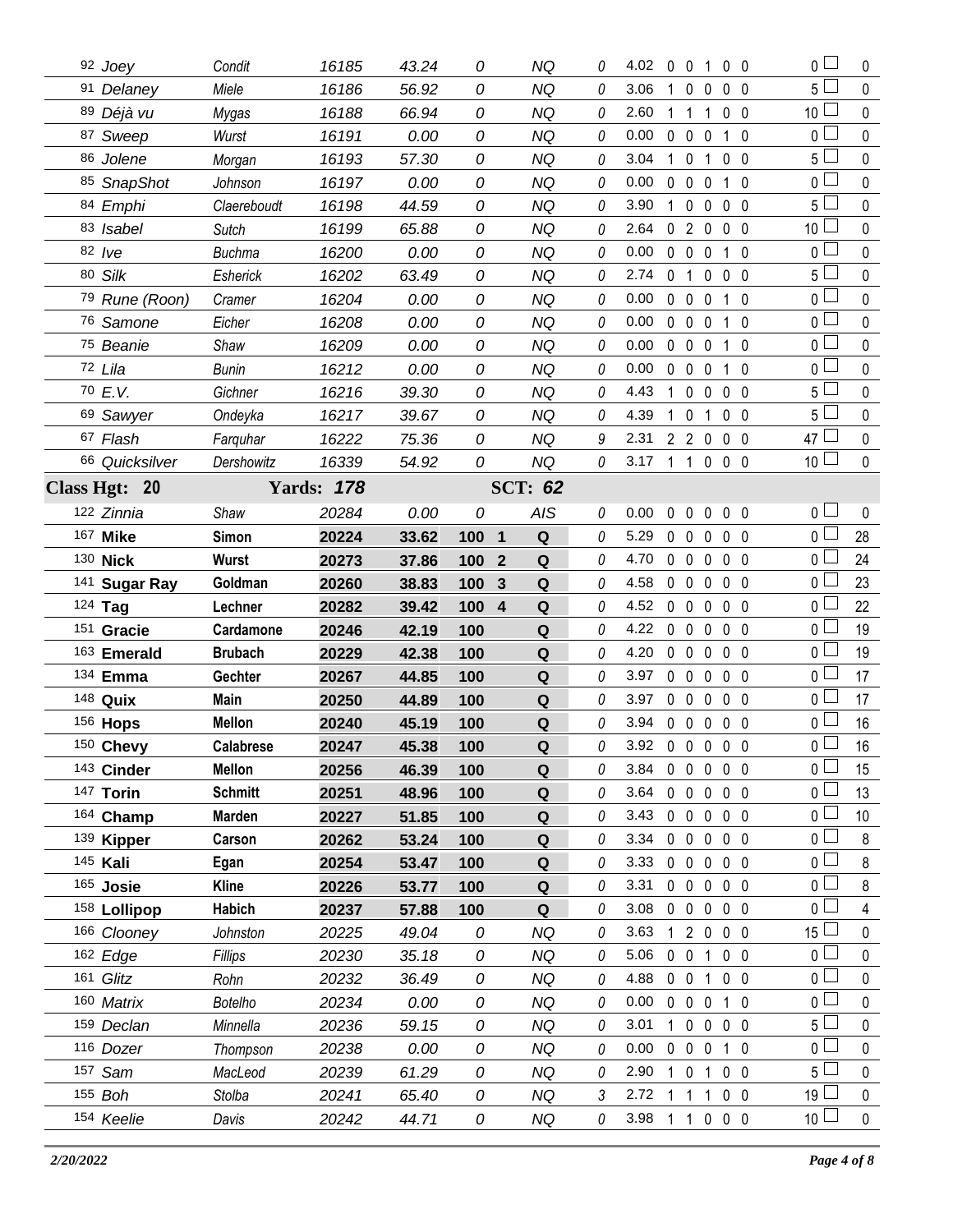| 153 Krakken             | Borga            | 20244             | 43.01 | 0                              | NQ             | 0  | 4.14<br>-1          | $\mathbf 0$<br>0            | 00                |     | $5\Box$               | 0              |
|-------------------------|------------------|-------------------|-------|--------------------------------|----------------|----|---------------------|-----------------------------|-------------------|-----|-----------------------|----------------|
| 152 Dare                | Salerno          | 20245             | 0.00  | 0                              | <b>NQ</b>      | 0  | 0.00<br>0           | $\mathbf 0$<br>0            | $1\quad0$         |     | $\overline{0}$        | $\pmb{0}$      |
| 149 Sanchi              | Davis            | 20248             | 38.77 | 0                              | <b>NQ</b>      | 0  | 4.59                | $0\quad 0$<br>1             | 0 <sub>0</sub>    |     | 0 L                   | $\pmb{0}$      |
| 146 Chick               | Mosner           | 20252             | 87.10 | 0                              | NQ             | 25 | 2.04<br>1           | 3<br>1                      | 0 <sub>0</sub>    |     | 95                    | $\pmb{0}$      |
| 144 Jersey              | Cardamone        | 20255             | 58.33 | 0                              | NQ             | 0  | 3.05<br>1           | $\mathbf 0$<br>0            | $0\quad 0$        |     | 5                     | 0              |
| 142 Cowboy              | Rocco            | 20257             | 36.06 | 0                              | NQ             | 0  | 4.94<br>1           | 1<br>1                      | $0\quad 0$        |     | 10 <sup>°</sup>       | $\pmb{0}$      |
| 140 Ruby                | Merkel           | 20261             | 56.90 | 0                              | <b>NQ</b>      | 0  | 3.13<br>1           | $\mathbf 0$<br>0            | $0\quad 0$        |     | 5                     | 0              |
| 138 Rugby               | Wisner           | 20263             | 42.27 | 0                              | <b>NQ</b>      | 0  | 4.21<br>1           | $\mathbf 0$<br>0            | $0\quad 0$        |     | 5 <sub>1</sub>        | $\pmb{0}$      |
| 137 Quinn               | Arndt            | 20264             | 41.18 | 0                              | <b>NQ</b>      | 0  | 4.32<br>1           | $\mathbf 0$<br>0            | $0\quad 0$        |     | 5 <sup>1</sup>        | 0              |
| 136 Thrill              | Frank            | 20265             | 40.99 | 0                              | <b>NQ</b>      | 0  | 4.34<br>1           | $\mathbf 0$<br>0            | $0\quad 0$        |     | 5 <sub>1</sub>        | $\pmb{0}$      |
| 135 Yeager              | Miele            | 20266             | 69.94 | 0                              | <b>NQ</b>      | 7  | 2.55<br>1           | $\mathbf 0$<br>1            | $0\quad 0$        |     | 26                    | 0              |
| 133 Nitro               | Chernack         | 20270             | 42.17 | 0                              | <b>NQ</b>      | 0  | 4.22<br>$\mathbf 0$ | $\mathbf 0$<br>-1           | $0\quad 0$        |     | 0 <sub>1</sub>        | $\pmb{0}$      |
| 132 Ruby-do             | Eicher           | 20271             | 53.75 | 0                              | NQ             | 0  | 3.31<br>1.          | $\mathbf 0$<br>1            | $0\quad 0$        |     | 5                     | 0              |
| 131 Dahlia              | Halperin         | 20272             | 44.53 | 0                              | <b>NQ</b>      | 0  | 4.00<br>1           | $\mathbf 0$<br>1            | 0 <sub>0</sub>    |     | 5 <sup>1</sup>        | $\pmb{0}$      |
| 129 Sligo               | Johnston         | 20274             | 61.17 | 0                              | <b>NQ</b>      | 0  | 2.91                | 2 <sub>1</sub><br>0         | $0\quad 0$        |     | 15                    | 0              |
| 128 Cooper              | Mellon           | 20276             | 56.11 | 0                              | <b>NQ</b>      | 0  | 3.17                | $0\quad 0$<br>1             | $0\quad 0$        |     | 0 <sub>1</sub>        | $\pmb{0}$      |
| 127 TiAmo               | Rocco            | 20277             | 0.00  | 0                              | <b>NQ</b>      | 0  | 0.00                | $0\quad 0$<br>0             | $1\quad0$         |     | 0 <sub>1</sub>        | 0              |
| 126 Halley              | <b>Burnett</b>   | 20278             | 0.00  | 0                              | <b>NQ</b>      | 0  | 0.00<br>$\mathbf 0$ | $\mathbf 0$<br>0            | $1\quad0$         |     | 0 <sub>1</sub>        | $\pmb{0}$      |
| 125 'NSync              | <b>Schmitter</b> | 20280             | 50.17 | 0                              | <b>NQ</b>      | 0  | 3.55                | 0 <sub>1</sub><br>0         | $0\quad 0$        |     | 5 <sup>1</sup>        | 0              |
| 123 Cricket             | Shoemaker        | 20283             | 45.84 | 0                              | <b>NQ</b>      | 0  | 3.88<br>0           | $\mathbf 0$<br>1            | $0\quad 0$        |     | 0 <sub>1</sub>        | $\mathbf 0$    |
| 121 Tori                | <b>Brubach</b>   | 20285             | 54.11 | 0                              | <b>NQ</b>      | 0  | 3.29<br>1           | 1<br>0                      | $0\quad 0$        |     | 10 <sup>1</sup>       | 0              |
| 120 Mac                 | Budzynski        | 20344             | 0.00  | 0                              | <b>NQ</b>      | 0  | 0.00<br>$\mathbf 0$ | $\mathbf 0$<br>0            | 1 0               |     | $\overline{0}$        | $\pmb{0}$      |
| 119 Aero                | Baggerman        | 20347             | 0.00  | 0                              | <b>NQ</b>      | 0  | 0.00                | $0\quad 0$<br>0             | $1\quad0$         |     | 0 <sub>0</sub>        | 0              |
| 118 Tyrion              | Borowski         | 20355             | 0.00  | 0                              | <b>NQ</b>      | 0  | 0.00<br>$\mathbf 0$ | $\mathbf 0$<br>0            | $\mathbf{1}$      | - 0 | $0\square$            | $\pmb{0}$      |
| 117 Ben                 | Dynarski         | 20359             | 52.47 | 0                              | <b>NQ</b>      | 0  | 3.39<br>1.          | $\mathbf 0$<br>0            | $0\quad 0$        |     | 5 <sup>1</sup>        | 0              |
| 168 Bowie               | Botelho          | 20363             | 33.21 | 0                              | <b>NQ</b>      | 0  | 5.36                | $0\quad 0$<br>1             | $0\quad 0$        |     | 0 <sub>0</sub>        | $\mathbf 0$    |
| Class Hgt: 24           |                  | <b>Yards: 178</b> |       |                                | <b>SCT: 66</b> |    |                     |                             |                   |     |                       |                |
|                         |                  |                   |       |                                |                |    |                     |                             |                   |     |                       | 23             |
| 198 Cabbie              | <b>Buttion</b>   | 24299             | 42.34 | 100<br>$\overline{\mathbf{1}}$ | Q              | 0  | 4.20<br>$\mathbf 0$ | $\mathbf 0$                 | $0\quad 0\quad 0$ |     | 0 L                   |                |
| 194 Dexter              | Kaminski         | 24301             | 42.40 | 100<br>$\overline{2}$          | $\mathbf Q$    | 0  | 4.20                | $0\quad 0$                  | $0\quad 0\quad 0$ |     | 0 L                   | 23             |
| 187 Trudy               | Carberry         | 24313             | 44.41 | 100 3                          | Q              | 0  | 4.01                | $0\;0\;0\;0\;0$             |                   |     | 0                     | 21             |
| 186 Shambhu             | <b>Thorpe</b>    | 24309             | 44.78 | 100 4                          | Q              | 0  | 3.97                | 00000                       |                   |     | 0 <sup>L</sup>        | 21             |
| 199 Kairos              | <b>Borga</b>     | 24293             | 50.77 | 100                            | Q              | 0  | 3.51                | $0\quad 0$<br>0             | $0\quad 0$        |     | 0 l                   | 15             |
| 185 Doc                 | <b>McIlhenny</b> | 24308             | 52.05 | 100                            | Q              | 0  | 3.42                | $0\quad 0$<br>$\mathbf 0$   | $0\quad 0$        |     | 0 <sub>0</sub>        | 13             |
| 196 Declan              | Solakian         | 24297             | 52.54 | 100                            | Q              | 0  | 3.39                | $0\quad 0$<br>0             | $0\quad 0$        |     | 0 L                   | 13             |
| 204 Kai                 | <b>Thorpe</b>    | 24296             | 52.85 | 100                            | Q              | 0  | 3.37                | $0\quad 0$<br>$\mathsf{0}$  | $0\quad 0$        |     | 0 <sup>L</sup>        | 13             |
| 203 Slider              | <b>Uminsky</b>   | 24289             | 53.82 | 100                            | Q              | 0  | 3.31                | $0\quad 0$<br>0             | $0\quad 0$        |     | 0 l                   | 12             |
| 184 Piston              | <b>Buttion</b>   | 24310             | 59.44 | 100                            | Q              | 0  | 2.99                | $0\quad 0$<br>0             | $0\quad 0$        |     | 0 L                   | $6\phantom{.}$ |
| 206 Juvi                | <b>Buttion</b>   | 24288             | 50.86 | 0                              | NQ             | 0  | 3.50                | $0\quad 0$<br>1             | $0\quad 0$        |     | 0 I                   | 0              |
| 201 Topper              | Shoemaker        | 24291             | 0.00  | 0                              | NQ             | 0  | 0.00                | $0\quad 0$<br>0             | 1 0               |     | 0 <sub>l</sub>        | $\pmb{0}$      |
| 200 Tsavo               | Odgers           | 24292             | 63.72 | 0                              | ΝQ             | 0  | 2.79                | $1\quad0$                   | 0 0 1             |     | 10 <sup>1</sup>       | 0              |
| 197 Gibbs               | Jersey           | 24294             | 0.00  | 0                              | <b>NQ</b>      | 0  | 0.00                | $0\quad 0$<br>0             | 1 0               |     | 0 L                   | 0              |
| 205 Dublin              | McIlhenny        | 24298             | 62.76 | 0                              | NQ             | 0  | 2.84<br>1.          | $\mathbf{0}$<br>$\mathbf 0$ | $0\quad 0$        |     | 5 <sup>5</sup>        | 0              |
| 195 Kronk               | Matzke           | 24300             | 55.16 | 0                              | NQ             | 0  | 3.23<br>1           | $\mathbf 0$<br>0            | $0\quad 0$        |     | 5 <sup>1</sup>        | 0              |
| $193$ Roxy              | Knecht           | 24304             | 57.24 | 0                              | NQ             | 0  | 3.11                | $1\quad0$<br>1              | 0 <sub>0</sub>    |     | 5                     | 0              |
| 191 Swizzle<br>192 Pivo | <b>Buttion</b>   | 24305             | 53.62 | 0                              | NQ             | 0  | 3.32                | 1 0                         | $0\quad 0\quad 0$ |     | 5 L<br>0 <sub>1</sub> | $\pmb{0}$      |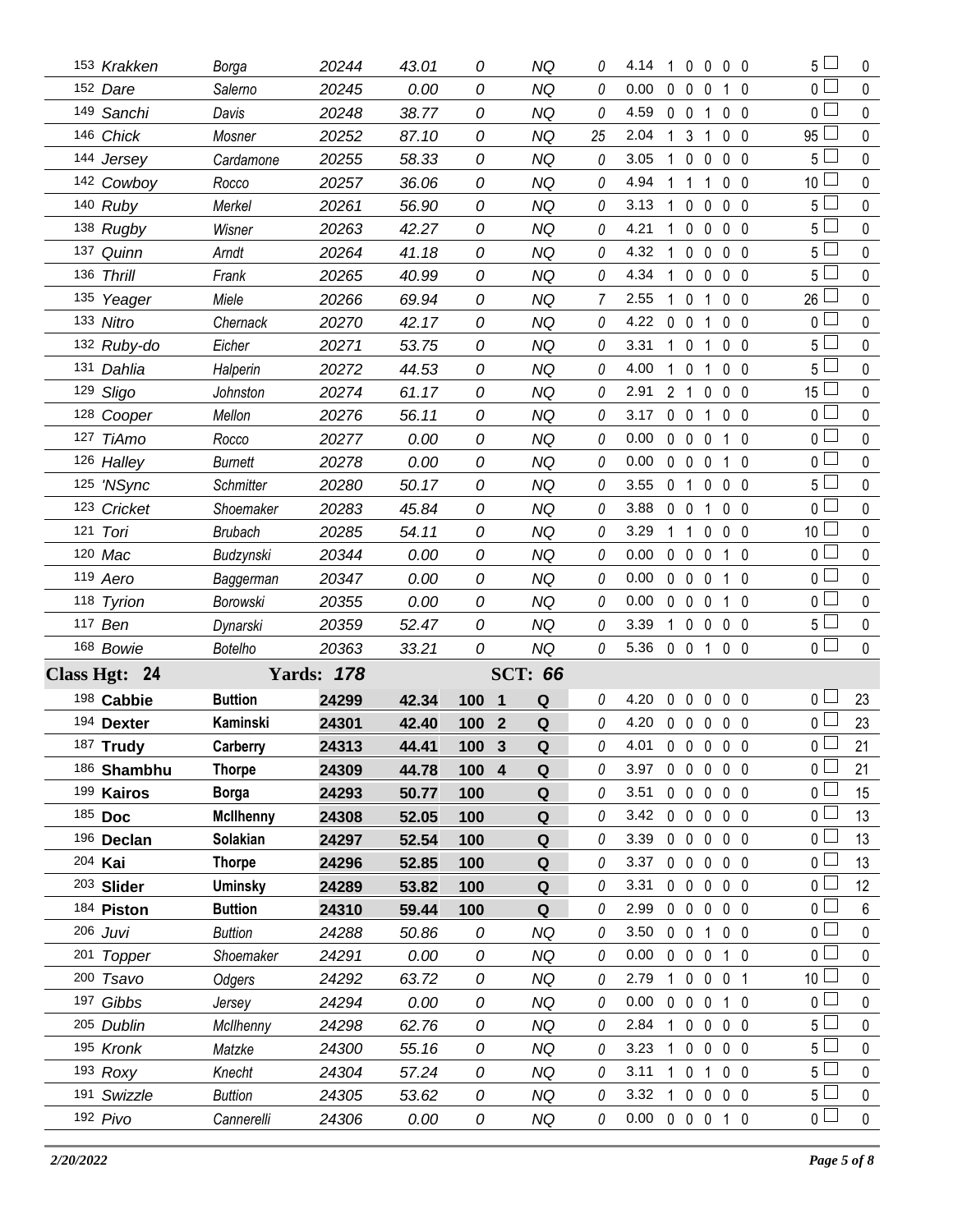| 189 Lobo                 | Davis        | 24311             | 47.32 | 0        | ΝQ             | n. | 3.76 |  |  | 5               | $\Omega$     |
|--------------------------|--------------|-------------------|-------|----------|----------------|----|------|--|--|-----------------|--------------|
| 188 Cheeky               | Wiley        | 24312             | 46.33 | 0        | ΝQ             |    | 3.84 |  |  | 15 <sup>L</sup> | $\mathbf{0}$ |
| <sup>202</sup> Garbo     | Chardavoyne  | 24290             | 0.00  | 0        | ABS            |    | 0.00 |  |  | 0 L             | $\mathbf{0}$ |
| 190 Tempo                | Suter        | 24307             | 0.00  | 0        | ABS            |    | 0.00 |  |  | ∩               | $\mathbf{0}$ |
| <b>Class Hgt:</b><br>24C |              | <b>Yards: 178</b> |       |          | <b>SCT: 62</b> |    |      |  |  |                 |              |
| $208$ Titan              | <b>Keens</b> | 24C314            | 39.98 | 100<br>я | Q              |    | 4.45 |  |  | ∩               | 22           |

## **SUN-2 STD NOV P**

| <b>Call Name</b><br>RO. | Handler    | Armband           | Time  | Score    | <b>Place/Qualified</b> | Sec Ovr  | <b>YPS</b> |   |                | R W F E   |                |                 | <b>Tie MachPts</b><br><b>Total F</b> |          |
|-------------------------|------------|-------------------|-------|----------|------------------------|----------|------------|---|----------------|-----------|----------------|-----------------|--------------------------------------|----------|
| Class Hgt: 04           |            | <b>Yards: 137</b> |       |          | <b>SCT: 84</b>         |          |            |   |                |           |                |                 |                                      |          |
| 2 S/V                   | Rosenberg  | 04018             | 87.12 | 0        | NQ                     | 3        | 1.57       | 2 |                | $\Omega$  | 0 0            |                 | $18 \Box$                            | $\Omega$ |
| <sup>1</sup> Bellini    | Rosenberg  | 04019             | 97.11 | $\Omega$ | ΝQ                     | 13       | 1.41       | 2 | $\Omega$       | $\Omega$  | $0\quad 0$     |                 | 23                                   | $\Omega$ |
| Class Hgt: 16           |            | <b>Yards: 143</b> |       |          | <b>SCT: 74</b>         |          |            |   |                |           |                |                 |                                      |          |
| <sup>7</sup> Beanie     | Cavalluzzo | 16022             | 44.66 | 100      | Q<br>- 1               | 0        | 3.20       | 0 | $\overline{0}$ | $0\,0\,0$ |                |                 | $\overline{0}$ $\Box$                | $\Omega$ |
| Class Hgt: 20           |            | <b>Yards: 143</b> |       |          | <b>SCT: 75</b>         |          |            |   |                |           |                |                 |                                      |          |
| $22$ Cody               | Reinhard   | 20026             | 55.17 | 90       | $\Omega$<br>-1         | 0        | 2.59       |   |                |           | 0 <sub>0</sub> |                 | 10 <sup>1</sup><br>$\Box$            | $\Omega$ |
| 23 Rigel                | Bowen      | 20024             | 0.00  | 0        | NQ                     | 0        | 0.00       |   |                |           |                | $1\quad \Omega$ | ∩                                    | $\Omega$ |
| 21 MoMo                 | Roessner   | 20027             | 0.00  | 0        | ABS                    | $\Omega$ | 0.00       | 0 |                | $\Box$    | 0 0            |                 |                                      | $\cup$   |

## **SUN-2 STD OPEN P**

| RO. | <b>Call Name</b>    | Handler         | Armband           | Time  | Score | <b>Place/Qualified</b> | Sec Ovr | <b>YPS</b> | R | W F | Е |     | Total F | Tie MachPts |
|-----|---------------------|-----------------|-------------------|-------|-------|------------------------|---------|------------|---|-----|---|-----|---------|-------------|
|     | Class Hgt: 12       |                 | <b>Yards: 149</b> |       |       | <b>SCT: 70</b>         |         |            |   |     |   |     |         |             |
|     | <sup>5</sup> Lucy   | Donahue         | 12004             | 74.18 | 0     | ΝQ                     | 4       | 2.01       |   |     |   | 0 O | 23      |             |
|     | 4 Mikey             | <b>Brockman</b> | 12319             | 60.19 | 0     | NQ.                    |         | 2.48       |   |     |   |     | 15      |             |
|     | Class Hgt: 20       |                 | <b>Yards: 153</b> |       |       | <b>SCT: 70</b>         |         |            |   |     |   |     |         |             |
|     | 21 Tom              | Wittke          | 20006             | 0.00  | 0     | ΝQ                     |         | 0.00       |   |     |   | 1 0 | ∩ —     |             |
|     | <sup>20</sup> Bosco | Gudath          | 20007             | 0.00  | 0     | ΝQ                     |         | 0.00       |   |     |   | - 0 |         |             |

## **SUN-2 STD EX P**

| <b>RO</b> | <b>Call Name</b>  |    | Handler    | Armband           | Time        | Score | <b>Place/Qualified</b> | Sec Ovr  | <b>YPS</b> | R        | W            | -F           | Е          |                 | Total F |                | <b>Tie MachPts</b> |
|-----------|-------------------|----|------------|-------------------|-------------|-------|------------------------|----------|------------|----------|--------------|--------------|------------|-----------------|---------|----------------|--------------------|
|           | Class Hgt: 04     |    |            | <b>Yards: 169</b> |             |       | <b>SCT: 78</b>         |          |            |          |              |              |            |                 |         |                |                    |
|           | 4 River           |    | Masch      | 04315             | 0.00        |       | ABS<br>0               | 0        | 0.00       | 0        | 0            | $\mathbf{0}$ | $0\quad 0$ |                 |         | 0 <sub>1</sub> | $\Omega$           |
|           | Class Hgt: 08     |    |            | <b>Yards: 169</b> |             |       | <b>SCT: 73</b>         |          |            |          |              |              |            |                 |         |                |                    |
|           | 35 Elliot         |    | Cressman   | 08317             | 0.00        |       | NQ<br>0                | 0        | 0.00       | 0        | $\mathbf{0}$ | 0            |            | 1 0             |         | 0 <sup>1</sup> | $\Omega$           |
|           | <b>Class Hgt:</b> | 16 |            | <b>Yards: 178</b> |             |       | <b>SCT: 67</b>         |          |            |          |              |              |            |                 |         |                |                    |
|           | 115 Mia           |    | Kline      | 16323             | 0.00        |       | NQ<br>0                | 0        | 0.00       | $\Omega$ | 0            | $\mathbf{0}$ |            | 1 0             |         | 0 <sup>1</sup> | $\Omega$           |
|           | Class Hgt: 20     |    |            | <b>Yards: 178</b> |             |       | <b>SCT: 71</b>         |          |            |          |              |              |            |                 |         |                |                    |
|           | 183 Athena        |    | Eicher     | 20324             | 0.00        |       | NQ<br>0                | $\theta$ | 0.00       | O.       | $\mathbf{0}$ | $\Omega$     |            | $1\quad \Omega$ |         | 0 <sub>l</sub> | $\Omega$           |
|           | 182 Oshie         |    | Mangels    | 20325             | 55.61       |       | NQ<br>0                | 0        | 3.20       |          |              | $0\,0\,0\,0$ |            |                 |         | 5 <sub>1</sub> | $\Omega$           |
|           | <b>SUN-2</b>      |    | <b>STD</b> |                   | <b>MASP</b> |       |                        |          |            |          |              |              |            |                 |         |                |                    |
| <b>RO</b> | <b>Call Name</b>  |    | Handler    | Armband           | Time        | Score | <b>Place/Qualified</b> | Sec Ovr  | <b>YPS</b> | R        | W            | F            | Е          |                 | Total F |                | Tie MachPts        |

| πv.<br><b>VAIL NAILIC</b> | 1191141 <del>6</del> 1 | AURU 19           | IIIIE |                  | <b>ULUIT FIQUEIVUQIIIITU</b> | <b>OCCOVILICO IN WILLE</b> |       |  | ινιαιι | אזוש מער שוו   |    |
|---------------------------|------------------------|-------------------|-------|------------------|------------------------------|----------------------------|-------|--|--------|----------------|----|
| Class Hgt: 04             |                        | <b>Yards: 169</b> |       |                  | <b>SCT: 78</b>               |                            |       |  |        |                |    |
| <sup>2</sup> Zoom         | Rotelle                | 04071             | 39.15 | 100 <sup>°</sup> | $\Omega$                     | 4.32                       | 00000 |  |        | 0 <sub>1</sub> | 38 |
|                           |                        |                   |       |                  |                              |                            |       |  |        |                |    |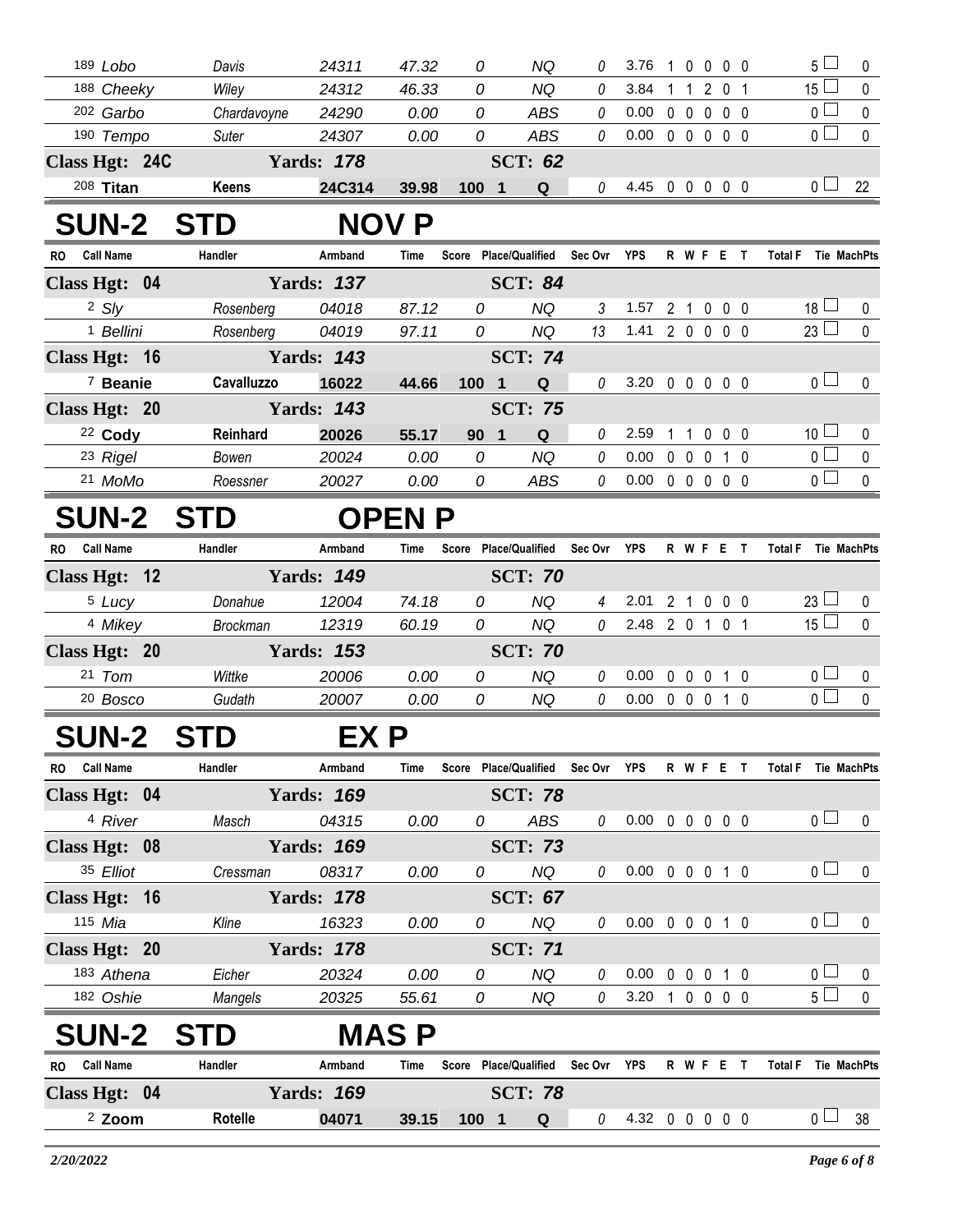| $3$ Tia                      | <b>Fletcher</b>  | 04069             | 75.74 | 100        | $\overline{2}$<br>Q   | 0        | 2.23 | $\mathbf{0}$ | $\mathbf 0$<br>0               | $0\quad 0$        | 0 <sub>0</sub>                | 2               |
|------------------------------|------------------|-------------------|-------|------------|-----------------------|----------|------|--------------|--------------------------------|-------------------|-------------------------------|-----------------|
| 1 CC                         | Masch            | 04070             | 0.00  | 0          | <b>ABS</b>            | 0        | 0.00 |              | $0\quad 0\quad 0$              | 0 <sub>0</sub>    | $\overline{0}$ $\Box$         | $\mathbf{0}$    |
| Class Hgt: 08                |                  | <b>Yards: 169</b> |       |            | <b>SCT: 73</b>        |          |      |              |                                |                   |                               |                 |
| 33 Jeter                     | Logan            | 08077             | 40.03 | 100 1      | Q                     | 0        | 4.22 | $\mathbf 0$  | $\mathbf 0$<br>0               | 0 <sub>0</sub>    | 0 L                           | 32              |
| <sup>27</sup> Boots          | <b>Potts</b>     | 08085             | 41.96 | 100        | Q<br>$\overline{2}$   | 0        | 4.03 | $\mathbf 0$  | $\mathbf 0$<br>$\mathbf{0}$    | 0 <sub>0</sub>    | 0 <sup>2</sup>                | 31              |
| <sup>26</sup> Dillon         | Gurney           | 08087             | 44.22 | 100        | Q<br>3                | 0        | 3.82 | $0\quad 0$   | 0                              | $0\quad 0$        | 0 L                           | 28              |
| <sup>25</sup> Sully          | <b>MacLeod</b>   | 08088             | 51.60 | 100        | $\boldsymbol{4}$<br>Q | 0        | 3.28 | $\mathbf 0$  | $\mathbf 0$<br>$\mathbf{0}$    | 0 <sub>0</sub>    | 0 <sub>0</sub>                | 21              |
| 28 Milo                      | <b>Fleming</b>   | 08083             | 52.32 | 100        | Q                     | 0        | 3.23 | $\mathbf{0}$ | $\mathbf 0$<br>$\mathbf{0}$    | $0\quad 0$        | 0 <sub>0</sub>                | 20              |
| 31 Macie                     | <b>MacLuskie</b> | 08079             | 53.81 | 100        | Q                     | 0        | 3.14 | $\mathbf 0$  | $\mathbf 0$<br>0               | 0 <sub>0</sub>    | 0 <sub>0</sub>                | 19              |
| 34 Radiance                  | Gagnon           | 08075             | 63.44 | 100        | Q                     | 0        | 2.66 | $\mathbf 0$  | $\mathbf 0$<br>0               | $0\quad 0$        | 0 <sub>0</sub>                | 9               |
| 32 Madyson                   | Rissmiller       | 08078             | 64.29 | 0          | <b>NQ</b>             | 0        | 2.63 | 1.           | $\mathbf 0$<br>$\mathbf{0}$    | 0 <sub>0</sub>    | 5 <sub>1</sub>                | 0               |
| 29 Tarlton                   | Paull            | 08082             | 71.92 | 0          | <b>NQ</b>             | 0        | 2.35 | 1.           | $\mathbf 0$<br>$\mathbf{0}$    | 0 <sub>0</sub>    | 5 L                           | 0               |
| 30 Becca                     | Dennis           | 08080             | 0.00  | 0          | <b>ABS</b>            | 0        | 0.00 |              | $0\quad 0\quad 0$              | $0\quad 0$        | 0 <sub>0</sub>                | 0               |
| Class Hgt: 12                |                  | <b>Yards: 174</b> |       |            | <b>SCT: 71</b>        |          |      |              |                                |                   |                               |                 |
| 60 Hijack                    | <b>Wurst</b>     | 12096             | 38.85 | 100 1      | Q                     | 0        | 4.48 | $\mathbf{0}$ | $\mathbf 0$<br>0               | 0 <sub>0</sub>    | 0 <sub>0</sub>                | 32              |
| 59 Hera                      | <b>Baggerman</b> | 12097             | 42.84 | 100        | Q<br>$\overline{2}$   | 0        | 4.06 | $\mathbf 0$  | $\mathbf 0$<br>$\mathbf 0$     | 0 <sub>0</sub>    | 0 <sub>0</sub>                | 28              |
| 57 Joey                      | <b>Albrizio</b>  | 12099             | 42.90 | 100        | Q<br>3                | 0        | 4.06 | $0\quad 0$   | 0                              | $0\quad 0$        | 0 <sub>0</sub>                | 28              |
| 63 Vida                      | <b>Melendez</b>  | 12092             | 43.69 | 100 4      | Q                     | 0        | 3.98 | $\mathbf 0$  | $\mathbf 0$<br>0               | 0 <sub>0</sub>    | 0 L                           | 27              |
| 62 Zephyr                    | <b>Evans</b>     | 12093             | 44.07 | 100        | ${\bf Q}$             | 0        | 3.95 | $\mathbf{0}$ | $\overline{0}$<br>$\mathbf{0}$ | 0 <sub>0</sub>    | 0 L                           | 26              |
| 61 Sassy                     | Forsberg-Mosn    | 12094             | 44.18 | 100        | Q                     | 0        | 3.94 | $\mathbf 0$  | $\mathbf 0$<br>$\mathbf 0$     | 0 <sub>0</sub>    | 0 L                           | 26              |
| 64 Ozzy                      | Halloran         | 12090             | 60.16 | 100        | Q                     | 0        | 2.89 | 0            | $\mathbf 0$<br>0               | $0\quad 0$        | 0 L                           | 10              |
| 58 Crime                     | Lazaro           | 12098             | 44.44 | 0          | <b>NQ</b>             | 0        | 3.92 | $\mathbf{1}$ | $2^{\circ}$<br>$\overline{2}$  | 0 <sub>0</sub>    | 15 <sup>2</sup>               | $\pmb{0}$       |
| 56 Sundae                    | Kellar           | 12100             | 0.00  | 0          | <b>ABS</b>            | 0        | 0.00 |              | 00000                          |                   | $\overline{0}$                | $\mathbf 0$     |
|                              |                  |                   |       |            |                       |          |      |              |                                |                   |                               |                 |
| Class Hgt: 16                |                  | <b>Yards: 178</b> |       |            | <b>SCT: 67</b>        |          |      |              |                                |                   |                               |                 |
| 99 Helo                      | <b>Baggerman</b> | 16122             | 35.87 | 100 1      | Q                     | 0        | 4.96 | $\mathbf 0$  | $\mathbf 0$<br>$\mathbf 0$     | 0 <sub>0</sub>    | 0 l                           | 31              |
| 100 Prize                    | <b>Fillips</b>   | 16121             | 40.43 | 100        | $\overline{2}$<br>Q   | 0        | 4.40 | $\mathbf 0$  | $\overline{0}$<br>$\mathbf{0}$ | 0 <sub>0</sub>    | 0 <sup>1</sup>                | 26              |
| 103 Cain                     | <b>Budzynski</b> | 16117             | 42.07 | 100        | Q<br>$\mathbf{3}$     | $\theta$ | 4.23 | $\mathbf 0$  | $\mathbf 0$<br>$\mathbf 0$     | 0 <sub>0</sub>    | 0 L                           | 24              |
| 102 Eve                      | Rohn             | 16118             | 42.67 | 100 4      | ${\bf Q}$             | 0        | 4.17 | $0\quad 0$   | $\mathbf{0}$                   | $0\quad 0$        | 0 l                           | 24              |
| 111 Grayson                  | Reinhardt        | 16105             | 45.48 | 100        | Q                     | 0        | 3.91 |              | $0\quad 0\quad 0$              | 0 <sub>0</sub>    | 0 L                           | 21              |
| 112 Mackenzie                | Sullivan         | 16104             | 54.42 | <b>100</b> | Q                     |          | 3.27 |              | 00000                          |                   | $\overline{0}$                | 12 <sup>°</sup> |
| 74 Pizzazz                   | <b>Thompson</b>  | 16101             | 55.98 | 100        | Q                     | 0        | 3.18 | $\mathbf 0$  | $\mathbf 0$<br>$\mathbf 0$     | 0 <sub>0</sub>    | 0 l                           | 11              |
| 114 Rosy                     | Halperin         | 16102             | 45.87 | 0          | <b>NQ</b>             | 0        | 3.88 | 0            | 0<br>1                         | 0 <sub>0</sub>    | 5 l                           | 0               |
| 113 Greta                    | Smith            | 16103             | 51.65 | 0          | <b>NQ</b>             | 0        | 3.45 | $\mathbf 0$  | $\mathbf{1}$<br>0              | 0 <sub>0</sub>    | 5 L                           | 0               |
| 110 Mingo                    | Spence           | 16106             | 67.28 | 0          | <b>NQ</b>             | 0        | 2.65 | 0            | $\mathbf 0$<br>1               | 0 <sub>0</sub>    | $\overline{0}$ $\overline{1}$ | 0               |
| 109 Harbor                   | Nydam            | 16108             | 63.42 | 0          | <b>NQ</b>             | 0        | 2.81 | $2\quad0$    | $\mathbf 0$                    | 0 <sub>1</sub>    | 15                            | 0               |
| 108 Grace                    | Rubinstein       | 16111             | 52.28 | 0          | <b>NQ</b>             | 0        | 3.40 | $\mathbf{1}$ | $\mathbf 0$<br>0               | $0\quad 0$        | 5 <sup>1</sup>                | 0               |
| 107 Fuzzle Wuzzle Diaz       |                  | 16112             | 56.37 | 0          | <b>NQ</b>             | 0        | 3.16 | $\mathbf 0$  | $\mathbf 0$<br>1               | 0 <sub>0</sub>    | 0 l                           | 0               |
| 106 Blitz                    | Aldrich          | 16113             | 52.24 | 0          | <b>NQ</b>             | 0        | 3.41 |              | $2 \quad 1 \quad 2$            | 0 <sub>0</sub>    | $15 \Box$                     | 0               |
| 105 Freddy                   | Lackey           | 16115             | 76.75 | 0          | <b>NQ</b>             | 9        | 2.32 | $\mathbf{1}$ | $\mathbf 0$<br>0               | 0 <sub>0</sub>    | 32                            | 0               |
| 104 Maven                    | Rhyshek          | 16116             | 39.74 | 0          | <b>NQ</b>             | 0        | 4.48 | 1            | $\mathbf 0$<br>1               | 0 <sub>0</sub>    | $5\Box$                       | 0               |
| 101 Echo                     | Mygas            | 16119             | 0.00  | 0          | <b>NQ</b>             | 0        | 0.00 | $\mathbf 0$  | $\mathbf 0$<br>$\mathbf 0$     | $1\quad0$         | 0 <sub>0</sub>                | 0               |
| 65 Fiasco                    | Thompson         | 16120             | 0.00  | 0          | <b>NQ</b>             | 0        | 0.00 | $\mathbf 0$  | $\mathbf 0$<br>$\mathbf 0$     | $1\quad0$         | $\overline{0}$                | 0               |
| 97 Pinky                     | Teti             | 16322             | 0.00  | 0          | <b>NQ</b>             | 0        | 0.00 | $\mathbf{0}$ | $\mathbf 0$<br>$\mathbf 0$     | $1\quad0$         | 0 <sup>1</sup>                | 0               |
| 98 Pepper                    | Mruk             | 16321             | 0.00  | 0          | ABS                   | 0        | 0.00 | $0\quad 0$   |                                | $0\quad 0\quad 0$ | $\overline{0}$                | $\mathbf 0$     |
| Class Hgt: 20<br>181 Stryder |                  | <b>Yards: 178</b> |       |            | <b>SCT: 71</b>        |          |      |              |                                |                   | 0 <sub>0</sub>                | $\pmb{0}$       |